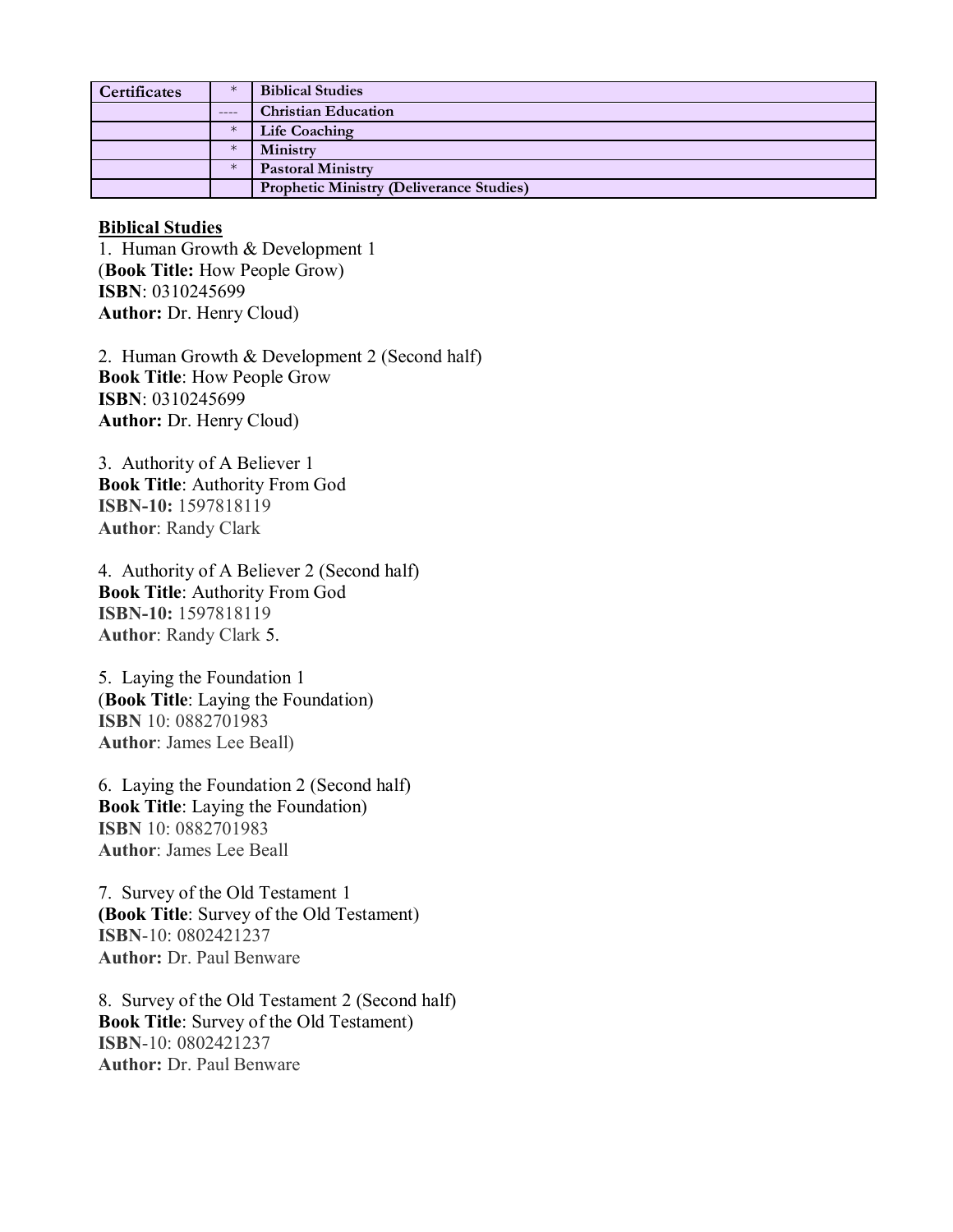9. Survey of the New Testament 1 **Book Title**: Survey of the Old Testament) **ISBN**-10**:** 0802421245 **Author:** Dr. Paul Benware

10. Survey of the New Testament 2 (Second half) **Book Title**: Survey of the Old Testament) **ISBN**-10**:** 0802421245 **Author:** Dr. Paul Benware

**Christian Education** 1. Human Growth & Development 1 **Book Title:** How People Grow **ISBN**: 0310245699 **Author:** Dr. Henry Cloud)

2. Human Growth & Development 2 (Second half) **Book Title**: How People Grow **ISBN**: 0310245699 **Author:** Dr. Henry Cloud)

3. Teaching Methods 1 **Book Title**: Creative Teaching Methods **ISBN-10:** 0781452562 **Author**: Marlene LeFever

4. Teaching Methods 2 (Second half) **Book Title**: Creative Teaching Methods **ISBN-10:** 0781452562 **Author**: Marlene LeFever

5. Laying the Foundation 1 (**Book Title**: Laying the Foundation) **ISBN** 10: 0882701983 **Author**: James Lee Beall)

6. Laying the Foundation 2 (Second half) **Book Title**: Laying the Foundation) **ISBN** 10: 0882701983 **Author**: James Lee Beall

7. Introduction to Christian Education 1 **Book Title**: Introducing Christian Education **ISBN**-10: 0801022754 **Arthur**: Michael Anthony

8. Introduction to Christian Education 2 (Second half)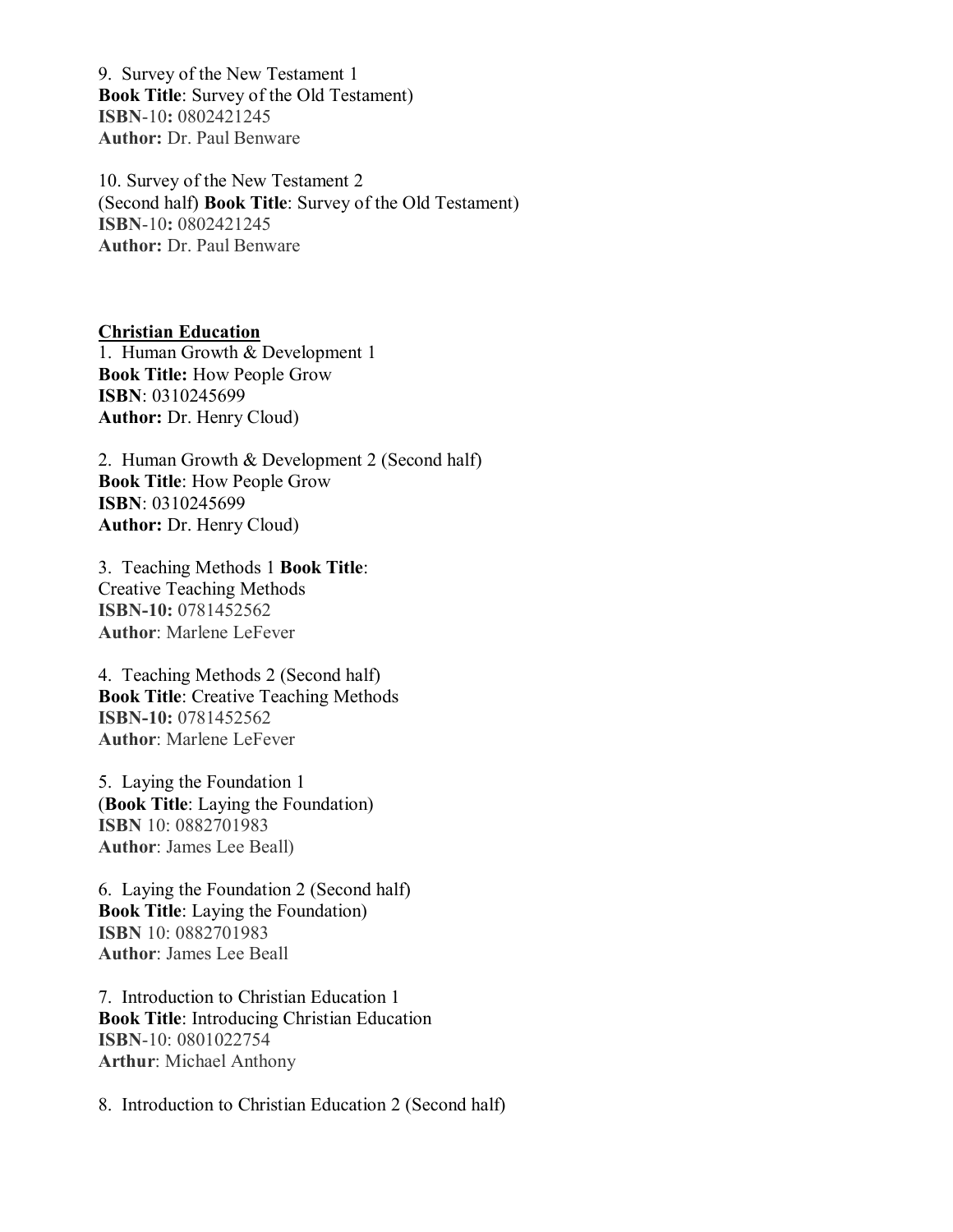**Book Title**: Introducing Christian Education **ISBN**-10: 0801022754 **Arthur**: Michael Anthony

9. Learning Styles 1 Book Title: Learning Styles **ISBN-10:** 0781451175 **Author**: Marlene LaFever

10. Learning Styles 2 Book Title: Learning Styles **ISBN-10:** 0781451175 **Author**: Marlene LaFever

## **Pastoral Ministry**

1. Human Growth & Development 1 (**Book Title:** How People Grow) **ISBN**: 0310245699 **Author:** Dr. Henry Cloud

2. Human Growth & Development 2 (Second half) **Book Title**: How People Grow **ISBN**: 0310245699 **Author:** Dr. Henry Cloud

3. Authority of A Believer 1 **Book Title**: Authority From God **ISBN-10:** 1597818119 **Author**: Randy Clark

4. Authority of A Believer 2 (Second half) **Book Title**: Authority From God **ISBN-10:** 1597818119 **Author**: Randy Clark 5.

5. Laying the Foundation 1 **Book Title**: Laying the Foundation) **ISBN** 10: 0882701983 **Author**: James Lee Beall

6. Laying the Foundation 2 (Second half) **Book Title**: Laying the Foundation) **ISBN** 10: 0882701983 **Author**: James Lee Beall

7. Pastoring 1 **Book Title**: On Being A Pastor: Understand our call & work **ISBN-10:** 0802431224 **Authors:** Derrick Prince & Alister Begg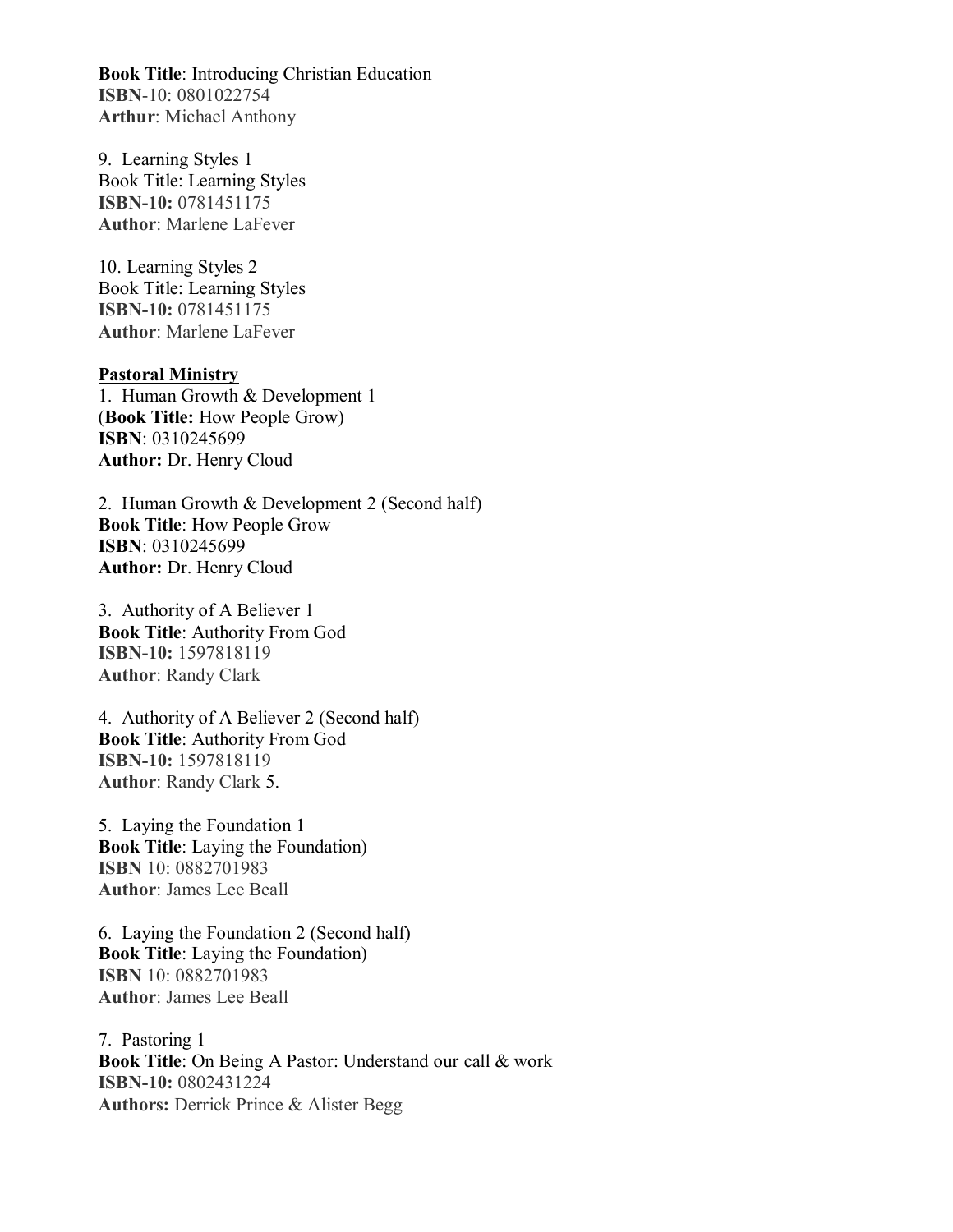8. Pastoring 2 **Book Title**: (Second half) On Being A Pastor: Understand our call & work **ISBN-10:** 0802431224 **Authors:** Derrick Prince & Alister Begg

9. Pastoral Ministry 1 **Book Title**: Effective Pastoring **ISBN-10:** 084991353510 **Author**: Bill Lawrence & Charles Swindoll

10. Pastoral Ministry 2 (Second half) **Book Title**: Effective Pastoring **ISBN-10:** 084991353510 **Author**: Bill Lawrence & Charles Swindoll

## **Prophetic Ministry**

1. Human Growth & Development 1 (**Book Title:** How People Grow) **ISBN**: 0310245699 **Author:** Dr. Henry Cloud

2. Human Growth & Development 2 (Second half) **Book Title**: How People Grow **ISBN**: 0310245699 **Author:** Dr. Henry Cloud

3. Authority of A Believer 1 **Book Title**: Authority From God **ISBN-10:** 1597818119 **Author**: Randy Clark

4. Authority of A Believer 2 (Second half) **Book Title**: Authority From God **ISBN-10:** 1597818119 **Author**: Randy Clark 5.

5. Laying the Foundation 1 **Book Title**: Laying the Foundation) **ISBN** 10: 0882701983 **Author**: James Lee Beall

6. Laying the Foundation 2 (Second half) **Book Title**: Laying the Foundation) **ISBN** 10: 0882701983 **Author**: James Lee Beall

7. Prophetic Ministry **Book Title**: The Prophetic Ministry **ISBN-10:** 1929371888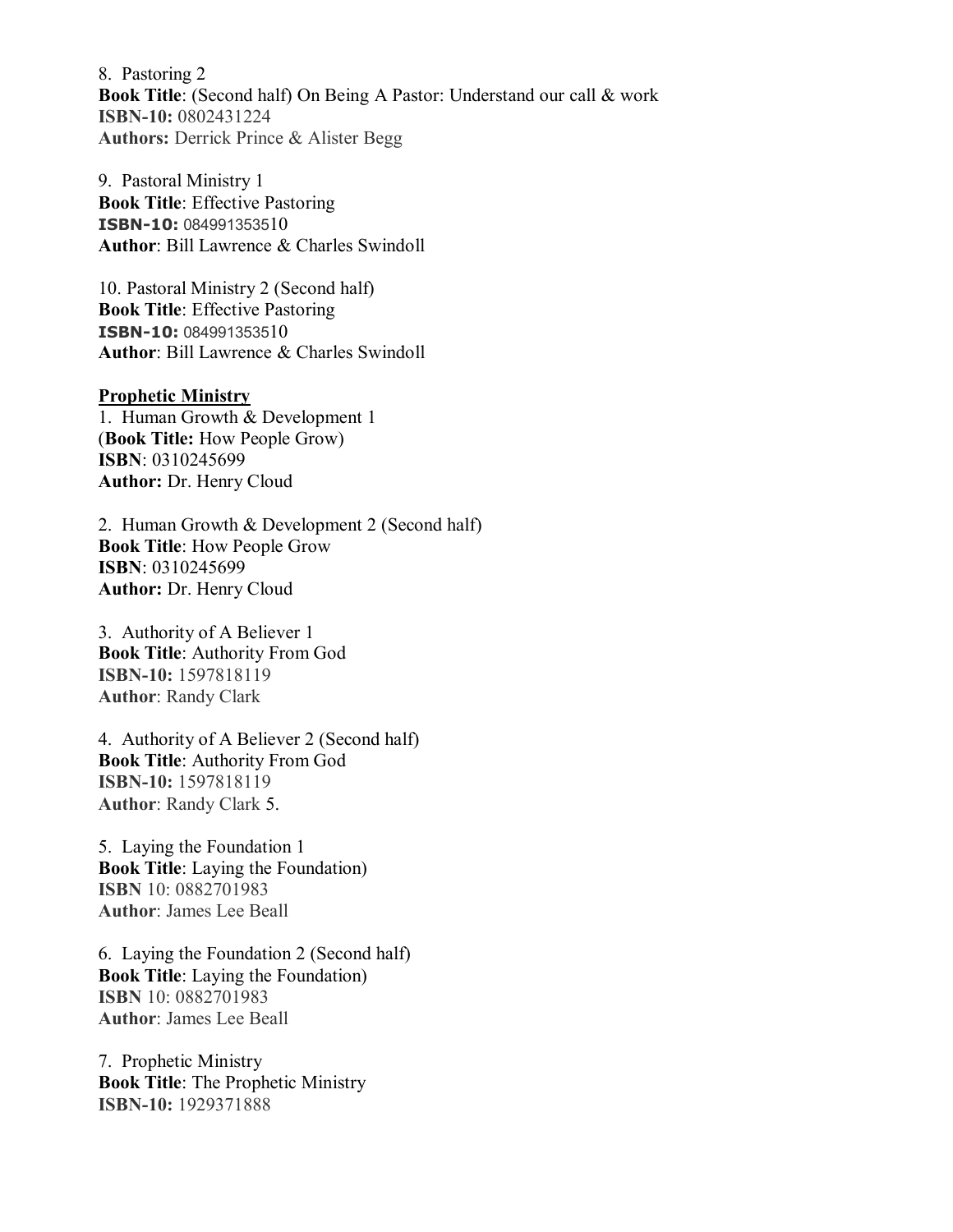**Authors:** Rick Joyner

8. Prophetic Ministry **Book Title**: The Prophetic Ministry **ISBN-10:** 1929371888 **Authors:** Rick Joyner

9. Growing In The Prophetic 1 **Book Title**: Growing In The Prophetic **ISBN-10:** 1599793121 **Author**: Mike Bickle

10. Growing In The Prophetic 2 (Second half) **Book Title**: Growing In The Prophetic **ISBN-10:** 1599793121 **Author**: Mike Bick

**Life Coaching** 1. Human Growth & Development 1 (**Book Title:** How People Grow) **ISBN**: 0310245699 **Author:** Dr. Henry Cloud

2. Human Growth & Development 2 (Second half) **Book Title**: How People Grow **ISBN**: 0310245699 **Author:** Dr. Henry Cloud

3. Authority of A Believer 1 **Book Title**: Authority From God **ISBN-10:** 1597818119 **Author**: Randy Clark

4. Authority of A Believer 2 (Second half) **Book Title**: Authority From God

5. Laying the Foundation 1 **Book Title**: Laying the Foundation) **ISBN** 10: 0882701983 **Author**: James Lee Beall

6. Laying the Foundation 2 (Second half) **Book Title**: Laying the Foundation) **ISBN** 10: 0882701983 **Author**: James Lee Beall

7. Christian Coaching 1 **Book Title**: Christian Coaching **ISBN-10:** 1600063616